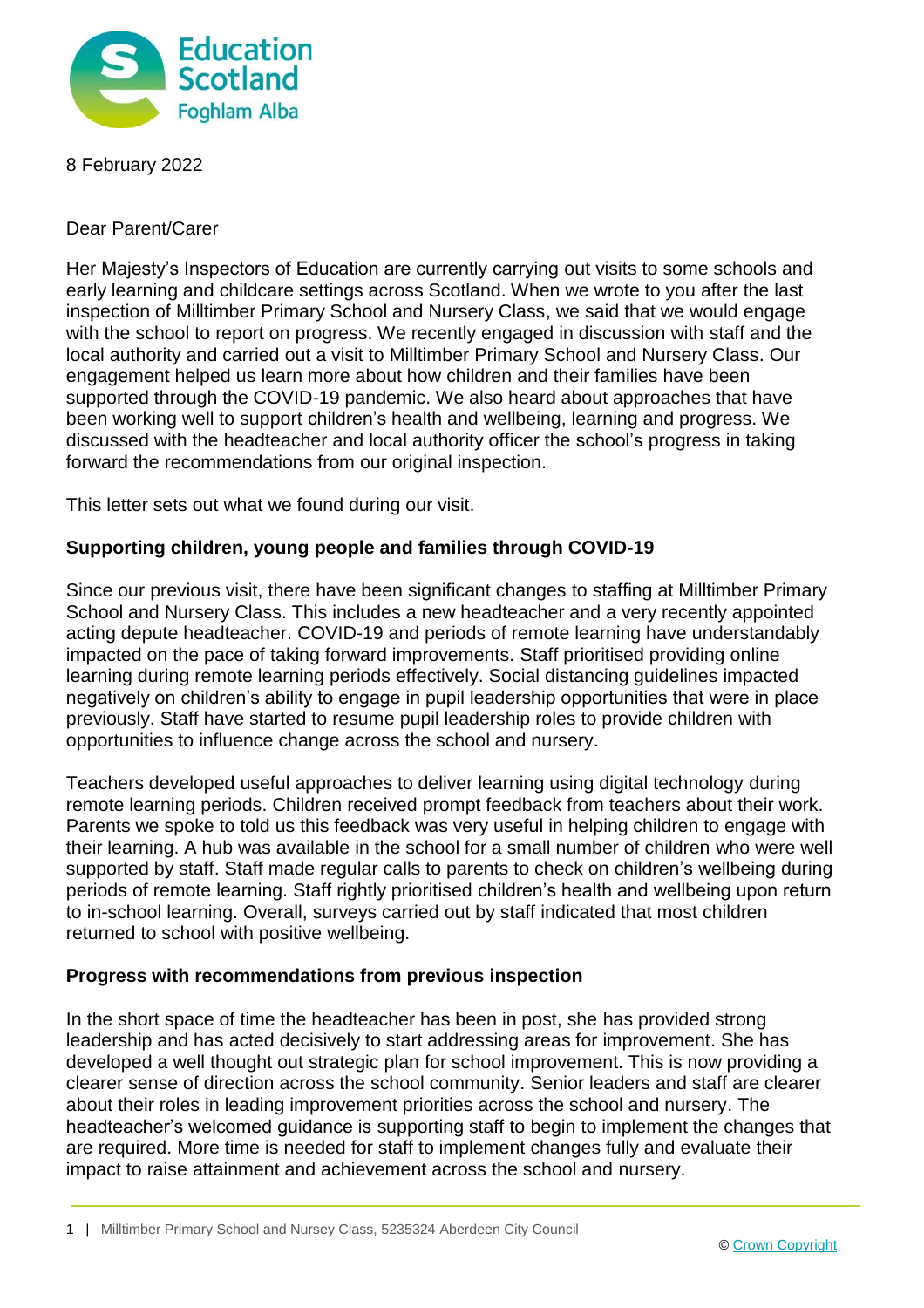

Staff now feel more confident to undertake leadership roles. They value the help from the headteacher in creating action plans for groups to develop children's leadership skills. Children we spoke to are keen to undertake more leadership roles. Staff should now take forward their plans to increase children's leadership roles which includes further opportunities for children to make decisions about the new school building.

Parents we spoke to were positive about the increased range of communication they now receive from the school. Parents are now beginning to be more involved in reviewing change and improvement. For example, parents report that a planned new homework policy is based on their feedback and suggestions. The new staff team in the nursery have focused on developing relationships with parents and children. They have worked effectively to communicate information to parents about children's experiences. This is building positive relationships and creating a climate of trust.

Professional learning is supporting teachers to have a clearer understanding of high quality learning and teaching across the school. Most children understand what they need to do to be successful in their learning. Teachers recognise a next step is to provide learning that is set at the right level of difficulty for all learners. Senior leaders have taken positive action to help to develop the skills of staff in this area. Children have regular opportunities to use digital technologies as a tool for learning in the school. This is supporting children to develop their digital skills well and motivates them in their learning. The nursery team have very recently introduced online planning as a way of enabling all staff to contribute more effectively to children's learning. This approach is in the early stages of development. Practitioners need more time to review and reflect on the impact this planning has on children's experiences and progress.

The headteacher and staff are at the early stages of reviewing the curriculum across the school and nursery. In P1, children now learn through play which is more suited to their age and stage of development. This approach will need further time to develop and embed. Staff worked together to develop programmes to support the teaching of aspects of writing, reading and implement a whole school mathematics programme. Teachers report that this is helping them to better support children's progression in learning in writing and mathematics.

Children in the nursery now have daily access to an outdoor area. Staff report that this is developing children's communication skills. Children have worked in partnership with the River Dee Trust to engage in meaningful outdoor learning experiences. Staff should now build on this positive start to develop a progressive programme of outdoor learning experiences which could be developed further in the new school premises. Staff are now rebuilding partnership working in line with COVID-19 restrictions. A strong partnership is developing with the builder of the new school premises.

Overall, progress in the development of the curriculum across the school and nursery has been limited as a result of the pandemic. Senior leaders have identified effectively key drivers for the curriculum such as pupil participation and diversity. Staff have developed useful plans to take this important area forward and have begun to use these to develop the curriculum. More time is needed for senior leaders and staff to review the curriculum and develop and embed changes.